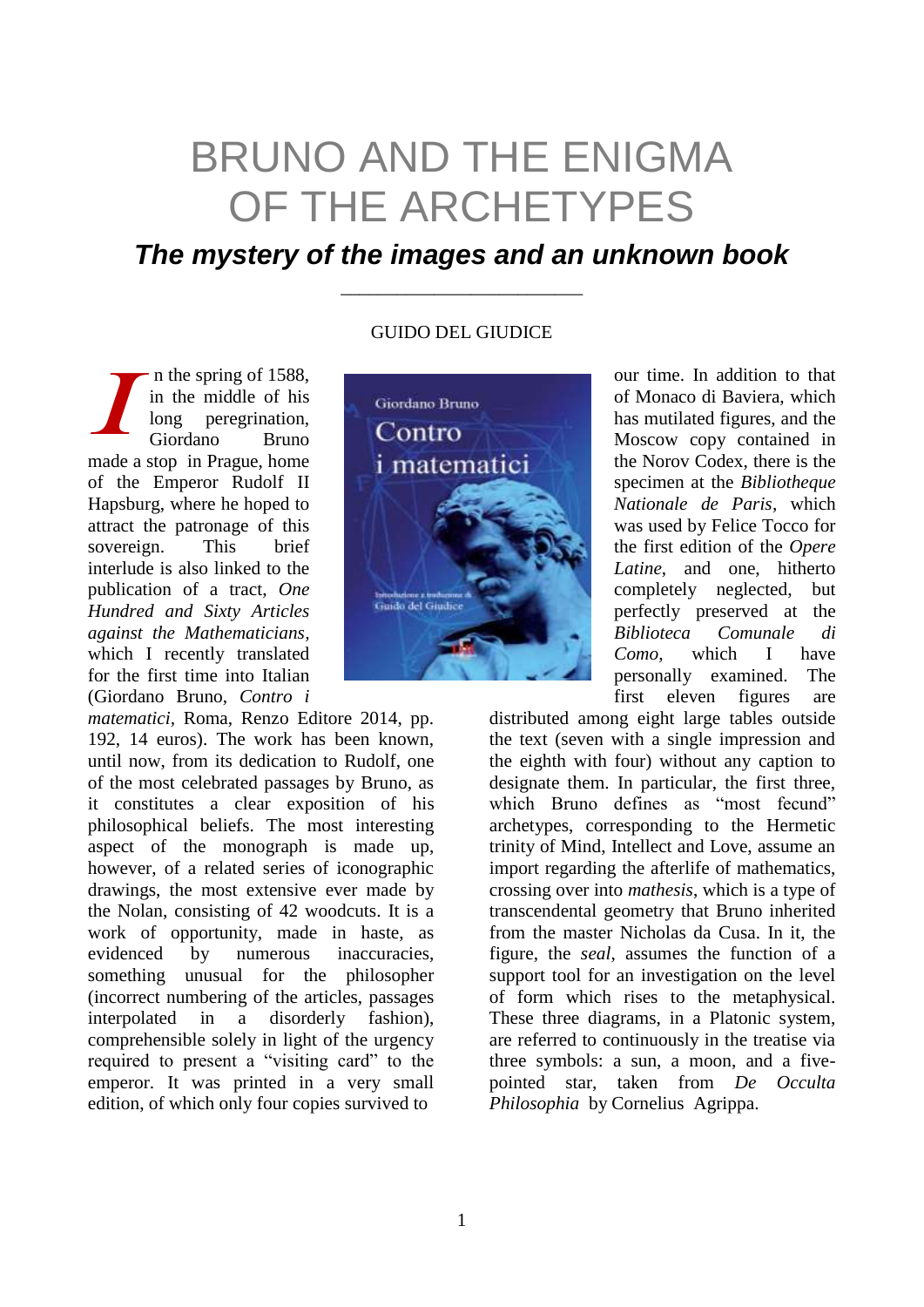Not abstrusely coded language, as Frances Yates concluded carelessly, having apparently not read the book, but simply three symbols *(notae)* to represent the archetype corresponding to the operation described in

the text. Comparison between the *Articuli* and successive works of mathematical argument reveals the existence of a little mystery concerning the exact identification of two of the three archetypal figures. Giovanni Aquilecchia, in the introductory notes to *Prelaetiones geometricae* and in the *Ars Deformationum*, had made the three symbols of the *three principal figures (Mentis, Intellectus & Amoris)* coincide with the three temples or chambers (*atria*) (*Apollonis, Minervae* & *Veneris*) of *De Triplici Minimo*. He had, however, noticed that two of them, that of Intellect and of Love, were reversed with respect to the *atria* of Minerva and that of Venus, which he logically had matched. Also, Mino Gabriele, in his *Corpus Iconographicum*, has noted that the second image from the Parisian copy, described by both Tocco and Frances Yates as the *figura Intellectus*, in *De Minimo* becomes the *atrium*  of Venus, while the third, described as the *figura Amoris* becomes the *atrium* of Minerva in the poem [*De Triplici*]. Which is, therefore the archetype of the Intellect, and which that of Love? Those defined in the *Articuli* or those in *De Minimo?<sup>1</sup>*

Gabriele suggests that the confusion is due to an error in the Parisian copy, and that reversing the order of the images is enough to restore the correct order. It takes no account, however, of two important details, by which it can be seen without a shadow of a doubt that the two figures to which Bruno refers correspond to those belonging to the Parisian copy. In the chapter named *Figuratio,* in fact,

 $1$  Traditional associations would suggest the pairings of: Apollo-Mind, Minerva-Intellect and Venus-Love.

1



**Presumed portrait of Giordano Bruno, by anonymous author. Juleum - Bibliotecheksaal, Helmsted**

\_\_\_\_\_\_\_\_\_\_\_\_\_\_\_\_\_\_\_\_\_\_\_\_\_\_\_\_\_\_

he not only describes the images, but he also sets out the meaning of "mathesis":

> *The second, consisting of seven circles tangent, that is, at points which do not penetrate and intersect each other, is called the figure of Intellect, all of which distinguishes and distributes it according to its own reasons. Also, it is composed of three concentric circles, with one indivisible center, which is the principal, and no less than a single circumference at the extremity of the figure, which certainly includes everything and unites it.*

> *The third, which is expressed in circles or in tangents, which intersect with each other, is called the figure of Love, because the substance of the universe is opposition and concord, as it maintains contraries perpetually in concord, in the concordance of opposites, the union of differences and in difference of unions, the multitude united and the unity in the multitude.*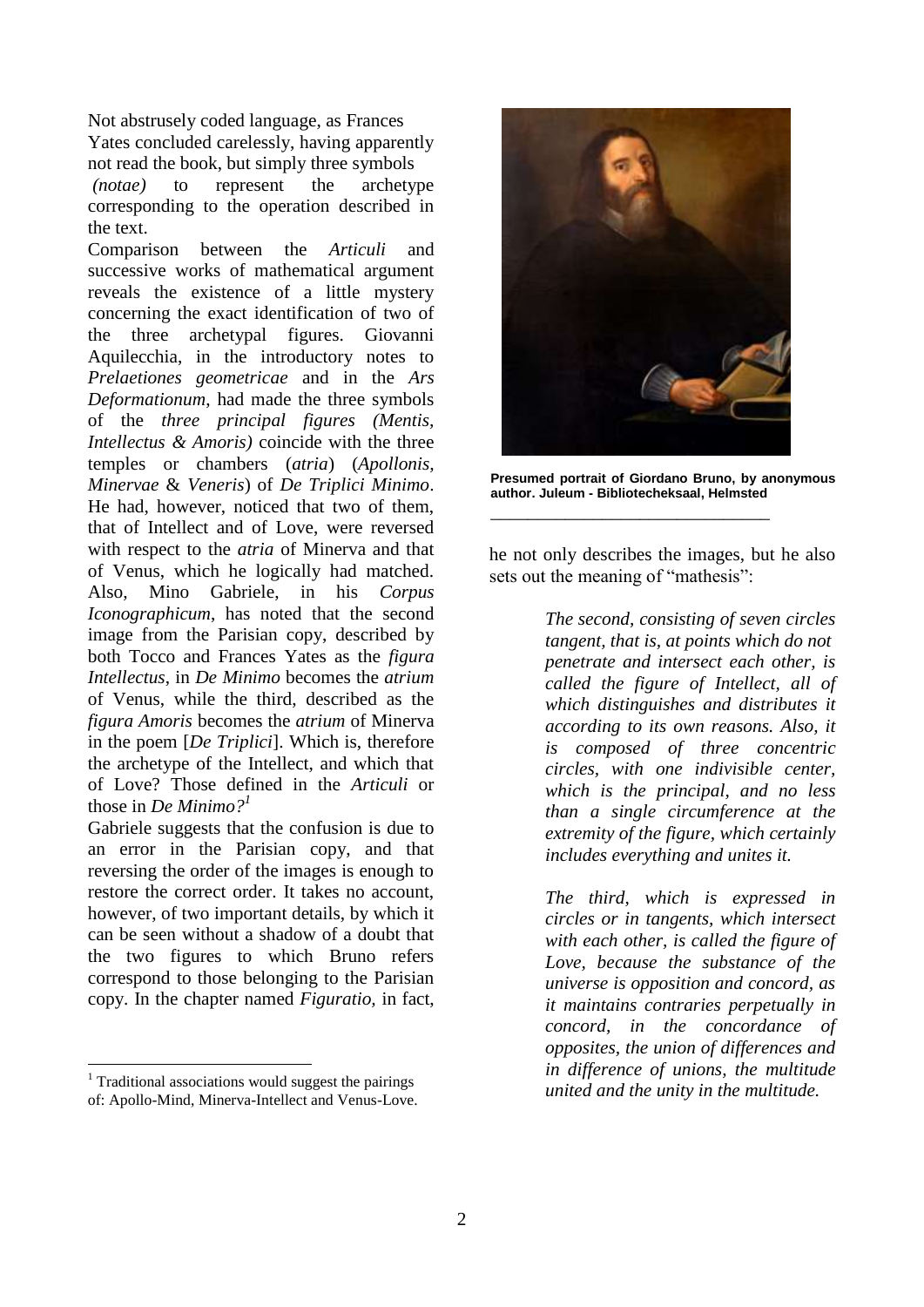

**1 Figura Mentis; 2 Figura Intellectus; 3 Figura Amoris; 4 Atrium Apollinis; 5 Atrium Minervae; 6 Atrium Veneris**

Moreover, in the same chapter, Bruno assigns all three figures to symbols corresponding to images called from time to time *praxes* (constructions),

described in the members (*membri*) which subdivide this book. This allows us to state with absolute certainty that what in *Figuratio,*  he considers the *figura Intellectus,* will become what the *De Minimo* describes as *atrium Veneris,* and that of the *figura Amoris* will become the *atrium Minervae,* while the *figura Mentis* remains the domain of Apollo. The hypothesis of pagination error is therefore going to fail, the moreso as, when examining the Como copy, I could detect that the sequence of images in it is yet again different, suggesting that their position is independent of their identification. In Book



IV of *De Minimo,* using his customary mnemotechnical technique, the Nolan describes the construction of three images, using mythological associations,

so it is likely that he chose in advance, the figures that would best lend themselves to the memorization myths used in accordance with a geometric pattern.

In the passages about the hermetic trinity from *Articuli* and about the mythological trinity in *De Minimo,* the seals' assignment to the three Olympic divinities is definitively crystallized , and as such will be analyzed in detail in *Prelaetiones geometricae* and in the *Ars Deformationum*. It is also in this case of occasional writings, which include the notes of a lecture given by Bruno in Padua when he applied for a chair of mathematics left vacant